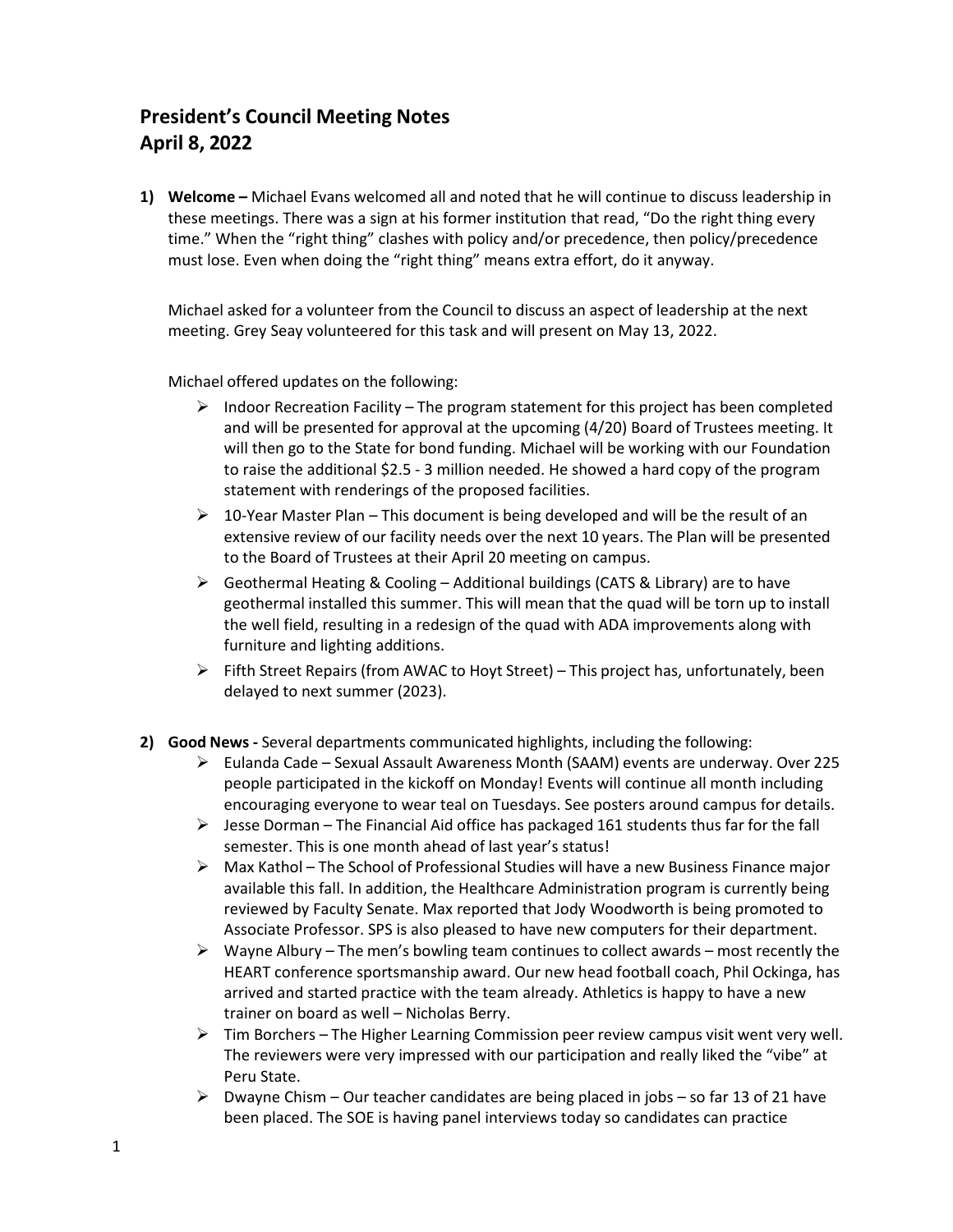interview skills. Dwayne reported that a new Future Teacher Academy partnership with area high schools will launch this fall and will be working to grow the SOE. Also, a big shout out to our four strength & conditioning students who received national awards.

- $\triangleright$  Gina Bittner Happy to report that we have a student who will be receiving an award at the upcoming National SHAPE Conference. We also have education students who have received awards from their work with Pawnee City schools.
- $\triangleright$  Cindy Cammack The Admissions team recently attended a conference in Kansas City where Austin and Ashleigh gave a great presentation about managing school visits.
- $\triangleright$  Paul Hinrichs The spring vocal concert went well last night and the spring band concert is set for April 21. Jazz on the Green will be on April 28 and a farewell reception for Dr. Crook and Dr. Nevitt is also scheduled for that day. Excited to report that a student has expressed interest in the Sound & Lighting internship!
- $\triangleright$  Heather Rinne We have 170 students planning to attend commencement on May 7.

## **3) Updates**

a. **Enrollment –** Jesse Dorman reported that we are still waiting on many student-athletes to make their decision. The new football coach hiring should help this process. It has been a challenging year – we are 25% behind in applications and 30% behind in admits. We have 103 orientation registrations thus far, which is down 21% from last year.

On a positive note, we have more scholarship funding than ever before. The foundation scholarships are now being awarded out of the Admissions office, which will help influence students to select Peru State. More than 100 foundation scholarships have already been given this spring.

We have doubled the number of Career Scholarships we are offering and we have launched two new scholarships. Our admissions staff are calling students to encourage them in their decision-making. There has also been an uptick in parents inquiring on behalf of their students due to affordability at Peru State vs the other schools they are considering.

Campus Housing is behind for incoming new students but up 54% for returning students!

Cindy Cammack reported that Admissions is hosting several high school counselors for lunch today. She also noted that Athletics is partnering well with Admissions in their communications with potential students.

- b. **Spring Events –** Amy Mincer reported the following events for all to note on calendars:
	- $\triangleright$  April 14 Research & Creative Expo (morning) with Thousand Oaks Alumni Awards (2:00 in PAC)
	- $\triangleright$  April 20-21 Board of Trustees meetings on campus
	- $\triangleright$  April 20 Inauguration ceremony for President Evans (ceremony in PAC at 4:30 p.m., followed by reception in AWAC 5:30-7:00 p.m.)
	- $\triangleright$  April 28 Retirement reception for Dr. Crook and Dr. Nevitt (3:30-5:00 p.m. in PAC)
	- $\triangleright$  April 29 Peru City-Wide Clean Up (9:00-11:00 a.m.)
	- $\triangleright$  April 30 Baseball Alumni Reunion (picnic at noon; alumni recognition between games)
	- $\triangleright$  May 2 Employee Recognition Lunch (noon in Student Center)
	- $\triangleright$  May 7 Commencement (10:00 a.m. in AWAC)